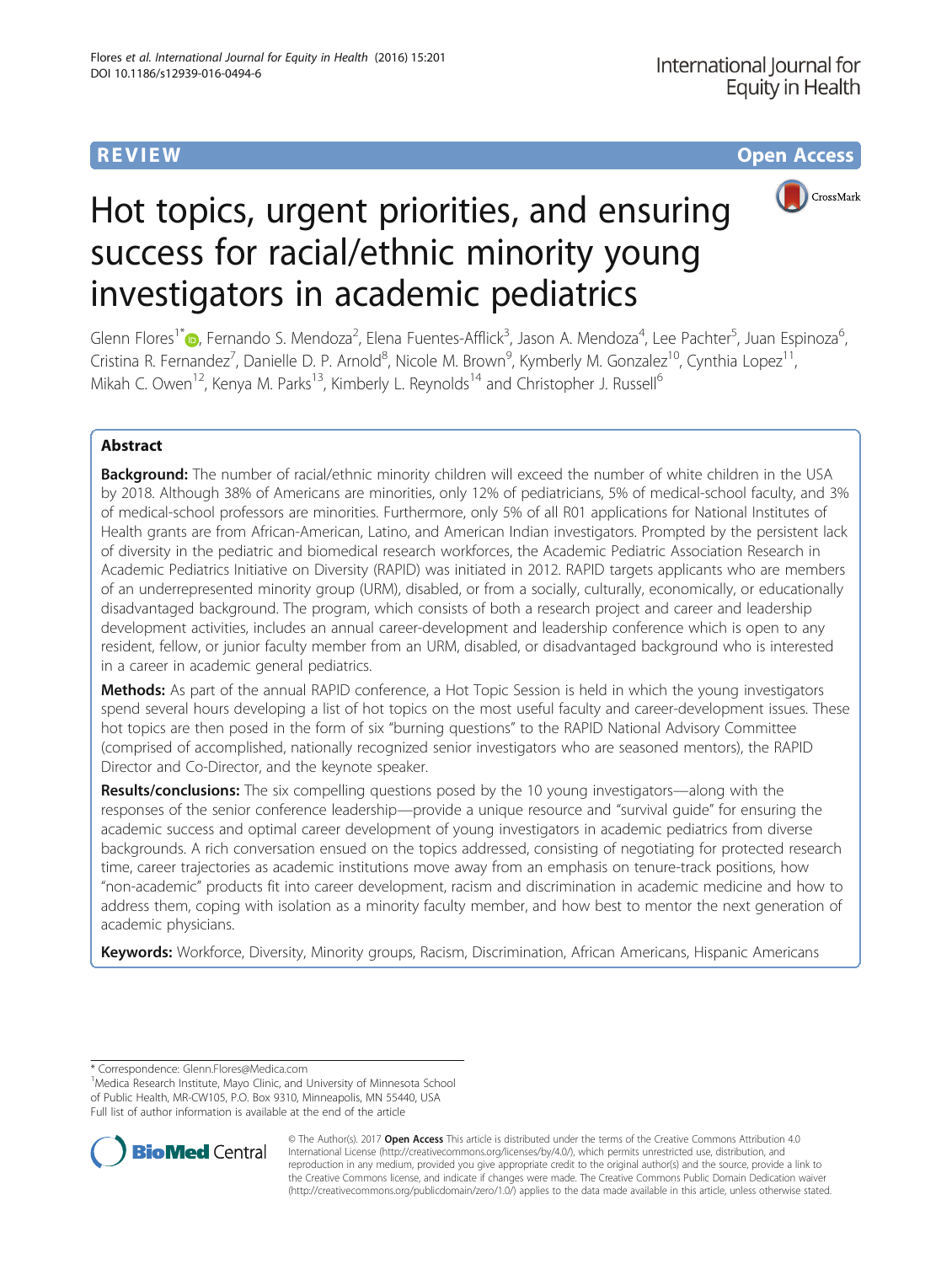## Background

Recent US Census data document that racial/ethnic minorities comprise the majority of the population in 370 US counties and the District of Columbia, and that the population growth of Latinos, Asians, and African-Americans is far outpacing that of whites in America [\[1](#page-9-0)]. Projections indicate that the number of minority children will exceed the number of white children in the US by 2018 [[2\]](#page-9-0). Nevertheless, although 38% of Americans are minorities [\[3](#page-9-0)], only 12% of US pediatricians [[4](#page-9-0)], 5% of US medical-school faculty [\[5](#page-9-0)], and 3% of US medical-school professors [[5\]](#page-9-0) are minorities. Furthermore, only 5% of all R01 applications for National Institutes of Health (NIH) grants are from African-American, Latino, and American Indian investigators, and African-American investigators are significantly less likely than white investigators to be awarded an NIH R01 (Research Project Grant), even after adjustment for relevant covariates [[6\]](#page-9-0).

Prompted by the persistent lack of diversity in the pediatric and biomedical research workforces, the Academic Pediatric Association (APA) Research in Academic Pediatrics Initiative on Diversity (RAPID) was initiated in 2012, with support from a Professional Society Programs to Promote Diversity (R25) grant from the National Institute of Diabetes and Digestive and Kidney Diseases (NIDDK). RAPID targets applicants who are members of an underrepresented minority group (URM), disabled, or from a socially, culturally, economically, or educationally disadvantaged background. The program, which includes both a research project and career and leadership development activities, consists of: 1) small research grants in NIDDK mission areas (pediatric obesity, nutrition, and/or sickle cell disease); 2) pairing of the RAPID scholar with a national mentor who is an accomplished senior investigator and seasoned mentor; 3) RAPID Scholar telephone conference calls every two months, to provide peer support, peer mentoring, networking, a venue for presenting research in progress, and opportunities for potential research collaborations; 4) in-person mentoring and networking at an annual breakfast at the Pediatric Academic Societies (PAS) meeting; and 5) an annual fall conference on career development, leadership, and academic success which is open to any resident, fellow, or junior faculty member from an URM, disabled, or disadvantaged background who is interested in pursuing an academic career in general pediatrics [\[7](#page-9-0)].

The aim of this paper is to identify hot topics, urgent priorities, and how to ensure success for racial/ethnic minority young investigators in academic pediatrics, based on a special session which occurred at the 2015 RAPID Conference. No previous published work, to our knowledge, has ever addressed these issues using the innovative approach of having young investigators identify such "hot topics," and then addressing these critical issues by posing questions to a panel of nationally renowned senior academicians from diverse backgrounds.

## Methods

As part of the annual RAPID fall conference, a Hot Topic Session is held in which the young investigators spend several hours developing a list of hot topics on the most useful faculty and career-development issues. These hot topics are then posed in the form of six "burning questions" to the RAPID National Advisory Committee (comprised of eight accomplished, nationally recognized senior investigators who are seasoned mentors, three of whom attended the conference, and two of whom were present for the panel), the RAPID Director (GF) and Co-Director (FSM), and the keynote speaker (LP).

The 10 young investigators who attended the 2015 RAPID fall conference hailed from institutions across the US and included the two 2015 RAPID Scholars (JE, CF), five assistant professors, two fellows, and one chief resident, of whom seven are African-American and three are Latino. The six compelling questions posed by these young investigators—along with the responses of the senior conference leadership—provide a unique resource and "survival guide" for ensuring the academic success and optimal career development of young investigators in academic medicine from diverse backgrounds.

## Results: dialogue and discussion

Topics identified by the young investigators and addressed the senior conference leadership include negotiating for protected research time, career trajectories as academic institutions move away from an emphasis on tenure-track positions, how "non-academic" products fit into career development, racism and discrimination in academic medicine and how to address them, coping with isolation as a minority faculty member, and how best to mentor the next generation of academic physicians. The text that follows is a verbatim transcript of the session held during the 2015 RAPID fall conference (with minor editing for clarity and brevity).

#### Negotiating for protected research time

Mikah Owen: How do we negotiate for more protected research time in our jobs for whatever area of interest we may have?

Jason Mendoza (JM): When you're negotiating in general, just remember to negotiate. Remember to let them know what you want, because one of the things, especially when you negotiate with your own institution, is that you forget that they may not have your best interests at heart. They have to look out for their division or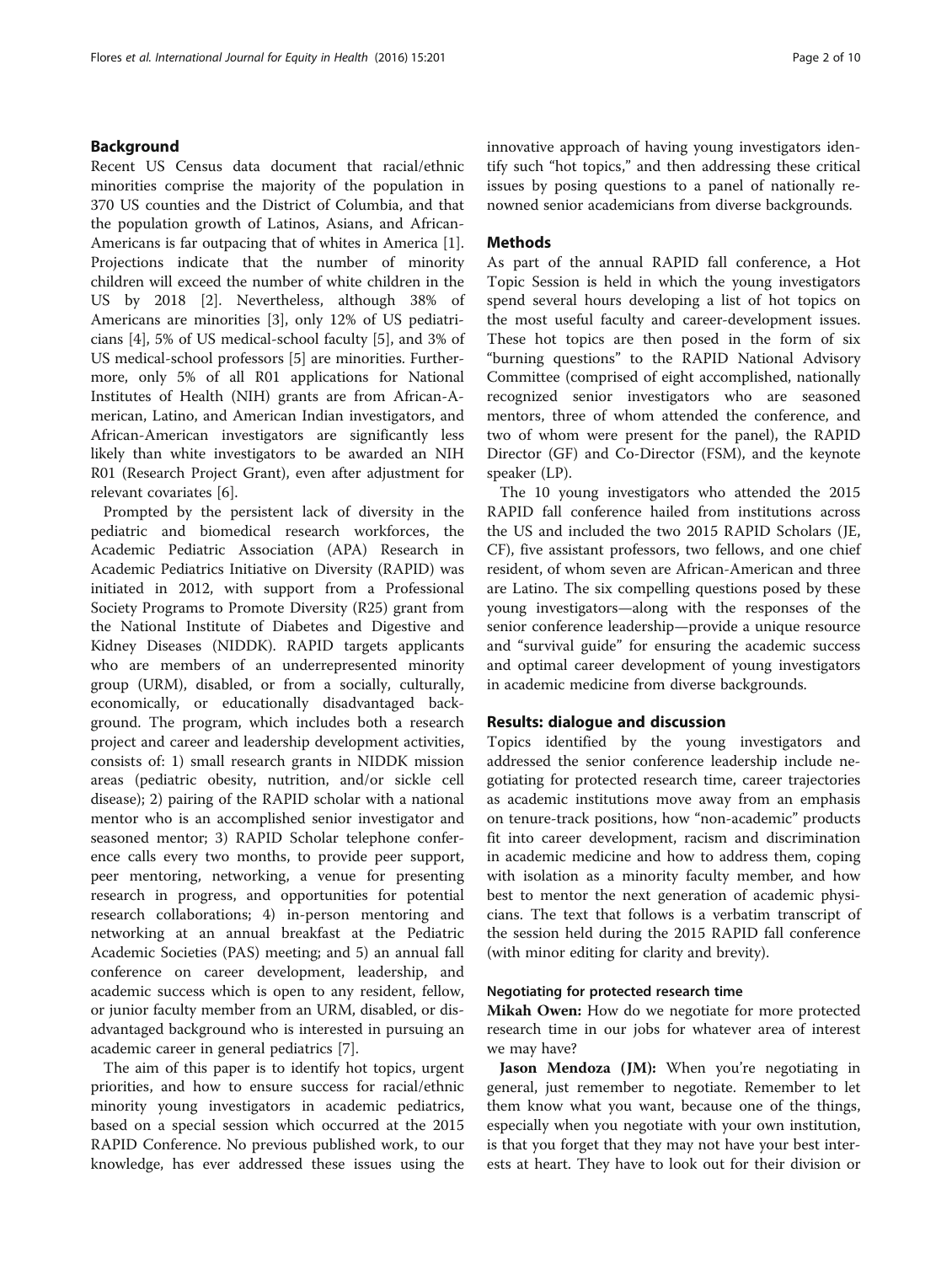department, and so you need to really set out, "this is what I need and this is why." Have protected research time, a timeline for your K [NIH mentored careerdevelopment award], people who are going to be your mentors on board and who can back you up in other conversations. It's a negotiation, and you need to put out really concrete steps so that the division head can picture your progress, see where you're going. And the timeline which you'll get, it's usually, hopefully, within two years of you getting there to include time for K revision and resubmission. I think just having that laid out for them will be good.

Elena Fuentes-Afflick (EFA): Having seen both sides of this issue, being intentional about it, as Jay [Mendoza] is mentioning, is really important. There are some really helpful books about negotiation and I would encourage you to read them. It's a mistake to say, "I want this, I want that, etc." As Jay's mentioned, you have to understand the context of your colleagues within the division and department. It's fine to advocate for yourself, but remember that there are other factors, it's not just a one-off kind of decision. And also try to think about the person from whom you're making the ask. What are the things that they want in terms of success, their division, for your clinic, for your department? How can you speak the language that they want to hear, and somehow, by them helping you, you are helping them, and then it can become a virtuous cycle where, yes, it's an investment, but the return is helping them advance another kind of agenda. And those are examples of the kinds of tips that you can learn from books. There's, of course, Getting to Yes, and other ones. There are also workshops that you can attend. I keep plugging PAS workshops, but there are some really helpful little tips that you can incorporate. I encourage you to rehearse, because Glenn [Flores] was making the point about the common use of "um" and "ah." The more that you stumble over something that you're saying, it communicates to the other person, "I'm feeling uncomfortable about this, that's why it's hard for me to get it out." But if you rehearse, it won't come across too strong, because an ultimatum is unlikely to help you. If you're going to make an ultimatum, be sure that you are ready to follow through, and very rarely will you be ready to do that. Make sure to speak in a respectful and constructive way, but it's fine to advocate and self-promote, just don't come across too strong, and sometimes, rehearsing with a colleague or your mentor can really help you with that.

Glenn Flores (GF): Address two key issues: one is logic and the other is return on investment. Explain to your supervisor why it's important for you to have the protected time. For example, you could say, "I need to develop my research portfolio, and this will reflect well on the division and department if I get publications and grants." The return on investment is those products. There was a time when any kind of clinician-investigator position was a standard of at least three years of 50–75% protected time for research, along with research seed funds. Those days seem to be either gone or going by the wayside at a lot of institutions, so you have to get an idea of what's the pulse at the institution that you're thinking about, because there are some institutions where you have to come out of your fellowship with a K Award already in hand. Unfortunately, a lot of institutions are moving in that direction, so that is a whole another structured way of thinking. So that's a third key issue: assess the pulse regarding what's the industry standard at your institution, and then you'll be in good shape.

Fernando Mendoza (FM): I would just add the issue of "show me." As a division chief, I don't know everything everybody does. You need to come with the presentation, "let me show you what I've done and what I've accomplished, and here's what I need to continue this work. When you do negotiate, it may not be a one-time process, but rather, you should be ready to come back and say, "you gave me the opportunity to do research and I got this research project done, I got this paper published," etc., "so now I would like continued support for X." At the end of the day, the negotiation that everybody talks about is really relationship building, and that relationship has to be based on trust, and the trust has to be based on positive outcomes, outcomes that people want done. If I support research time, and nothing happens, then when they comes back to me again and say they want more research time, I'm going to have to say, "well, what happened last time?" So, think about negotiations at any level as trying to create the relationship of trust, positive outcomes, and adding to what your chief wants and what you want.

JM: Can I just add one thing? If you're considering more than one institution, it can be helpful to let them know about that. When people are competing for you, it can give you a little bit of leverage and actually show how you're valued outside of just one institution.

GF: Four of the five of us [on the panel] have been or are division chiefs, and I don't know if Lee wants to weigh in on this, but you have to understand what's going on in the mind of the person you're asking for the protected time. These days, it's a combination of making sure you're maximizing RVUs [relative value units, a metric for value used in US Medicare reimbursement formulae for physician services and procedures], making sure you're getting all the teaching done that you're supposed to get done, and keeping your department chair happy, who's usually pressuring you to get those RVUs. And now, we're seeing that increase. What even constitutes a full-time clinician is up for debate, because it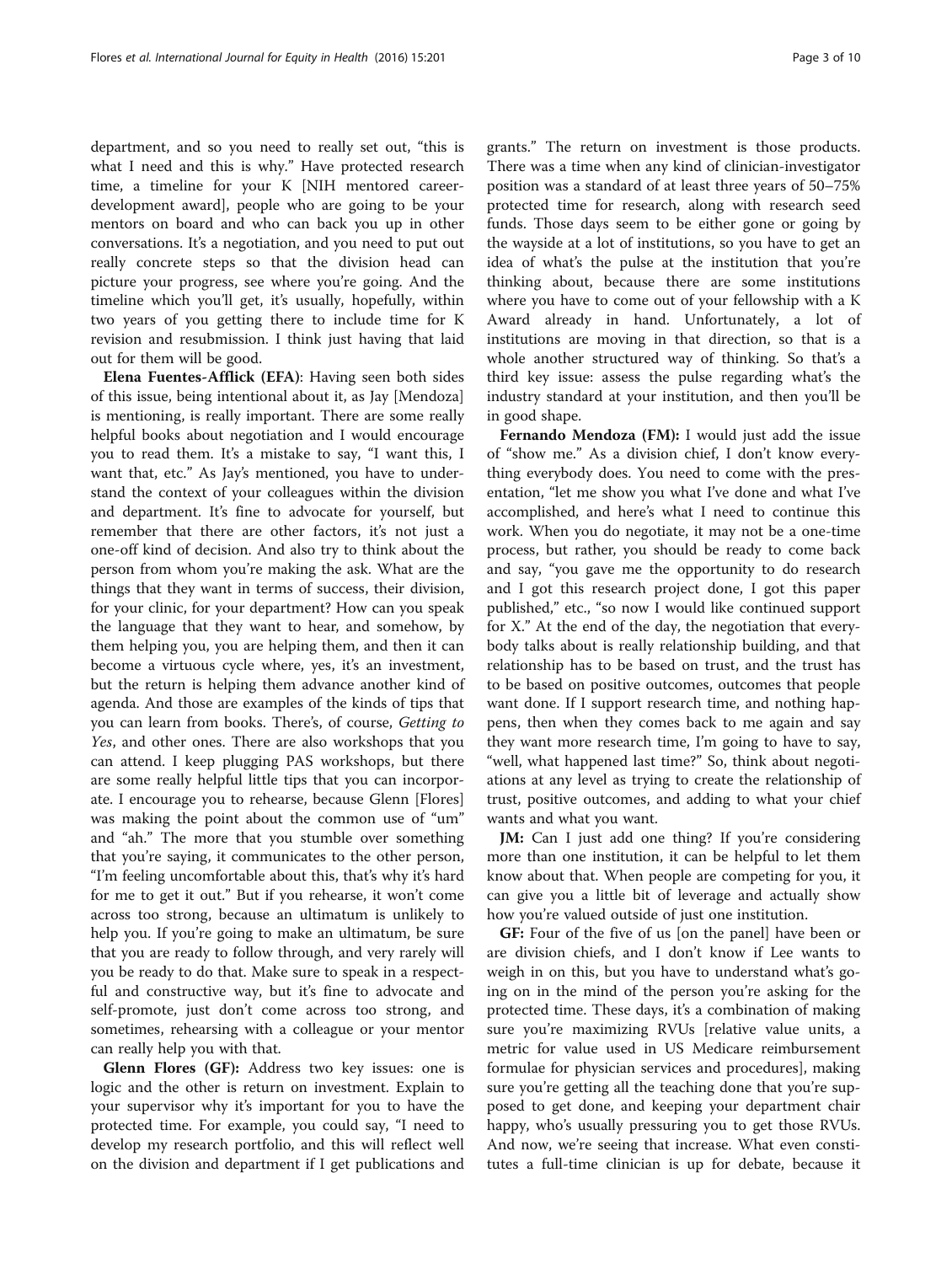used to be 80% clinical effort, and then you have the one day of administrative time, but now, we're seeing institutions requiring 90% or even 100% clinical effort, so it's starting to evolve into a completely different landscape, and it's important for you to understand the different pressures and dimensions.

## Career trajectories as academic institutions move away from emphasizing tenure

Kymberly Gonzalez: In an environment moving away from the typical tenure track, how will our careers be different than the environment before?

EFA: I'm going to try to answer wearing my academic affairs hat, because I interact with faculty who are basic scientists, clinicians, everyone, and I think that we have mythologized what an academic career used to be in terms of the benchmark that we're using for comparisons. There's no question that as money has become tighter, there are new realities, but I think that the past was not quite as rosy as we think it was, and now we have to demonstrate our contributions in all mission areas, which means that you need to consider your clinical contributions, education, scholarship, and service. As we look to the future, I believe we're going to see some new structures. We're going to be less departmentally or divisionally restricted, because we've had very strong silos between our organizational units. I think those are going to change, but that's going to take a while to change, especially the departmental ones. We're very wed to our departments. If you're a generalist, by definition, some of those criteria don't adequately represent our clinical value, so I think we have the opportunity to define value on our own terms. Institutions are rooted in history and it's going to take a while, but we need to look at the future as an opportunity to define ourselves and our rules in ways that we want to define, rather than fitting into the existing structure. We've been discussing tenure, what it means and whether we should we have it. That conversation will last another 20 years and will undoubtedly affect all of you, depending upon what kind of career path you choose. The other elements of academic life will remain largely in place, but I still think it's important for you to decide how you want to add value to your institution and how you want to define value.

Lee Pachter (LP): Each institution is very different. I've never been on a tenure track in my whole career. If you're working at an institution which is actually a medical school, tenure track is an important thing, but when I was in Connecticut, I was working at a teaching hospital, so my payor was actually the hospital, and not the university, so tenure was not an issue. Then, when I came to St. Christopher's, I'm a Drexel faculty member, but Drexel doesn't pay me, St. Christopher's pays me, so I've never been on a tenure track, and I think that there are some traditional institutions where tenure is really important. But for many of the places that you're going to be looking for positions, tenure isn't even going to be an issue.

GF: I would add that tenure is not what it used to be. Customarily, based on the traditional European system, it was supposed to allow you liberty to pursue intellectual interests and the security to do so. Now, it's such a rare bird in the US. Some institutions have abolished it. At a lot of institutions, you can get tenure, but in some senses, it's meaningless. For example, I know of at least one institution where you get tenure, but you have an annual contract that gets renewed, and so, theoretically, you could either be let go, or you could be put into a traditional university position (instead of a school of medicine position) where your salary would be severely cut. Thus, there are a lot of ways that institutions can "extract" you from their faculty, if they want to, so it doesn't have the same meaning that it used to. Now, on the flip side, there are still institutions where it's an upor-out situation where you have to get promoted to the next level, or you're gone or get knocked down to a position that you wouldn't want to be knocked down to. So you really have to be aware if you're applying for a job in which one of those systems is in place. But it really is no longer, in most cases, a situation where you're there for life and you don't have to worry. Even in places where there's more security, there still is tenure review, in which the chair sends a letter to your dean stating whether you are "where you should be." So, I just wanted to open your eyes, because I had to learn that in the past few years, and it's a constantly shifting changing landscape.

FM: I would add that what you're hearing is the effect of money. And one of the things you ought to do is look at your institution and see how the money flows. Many institutions have gotten rid of tenure because that was a contract that made them pay salaries for people that may not be achieving the expected productivity. More and more, I think it's more difficult to get tenured, because you have to be able to show that you can be productive in grant writing, and supporting your salary. Now that getting NIH grants is more difficult, schools are reluctant to invest in that area without some assurance. So, in general, most schools will have three academic lines. One is a "tenure line," which usually means that you are primarily doing about 80% research, and the assumption is you're going to be able to support yourself from grants. The second line is the clinical scholar. You do clinical work that can range from 50 to 80%, along with 20–50% research. And then the clinician line or educator line, in which you primarily see patients, teach, and you may do some scholarship. There's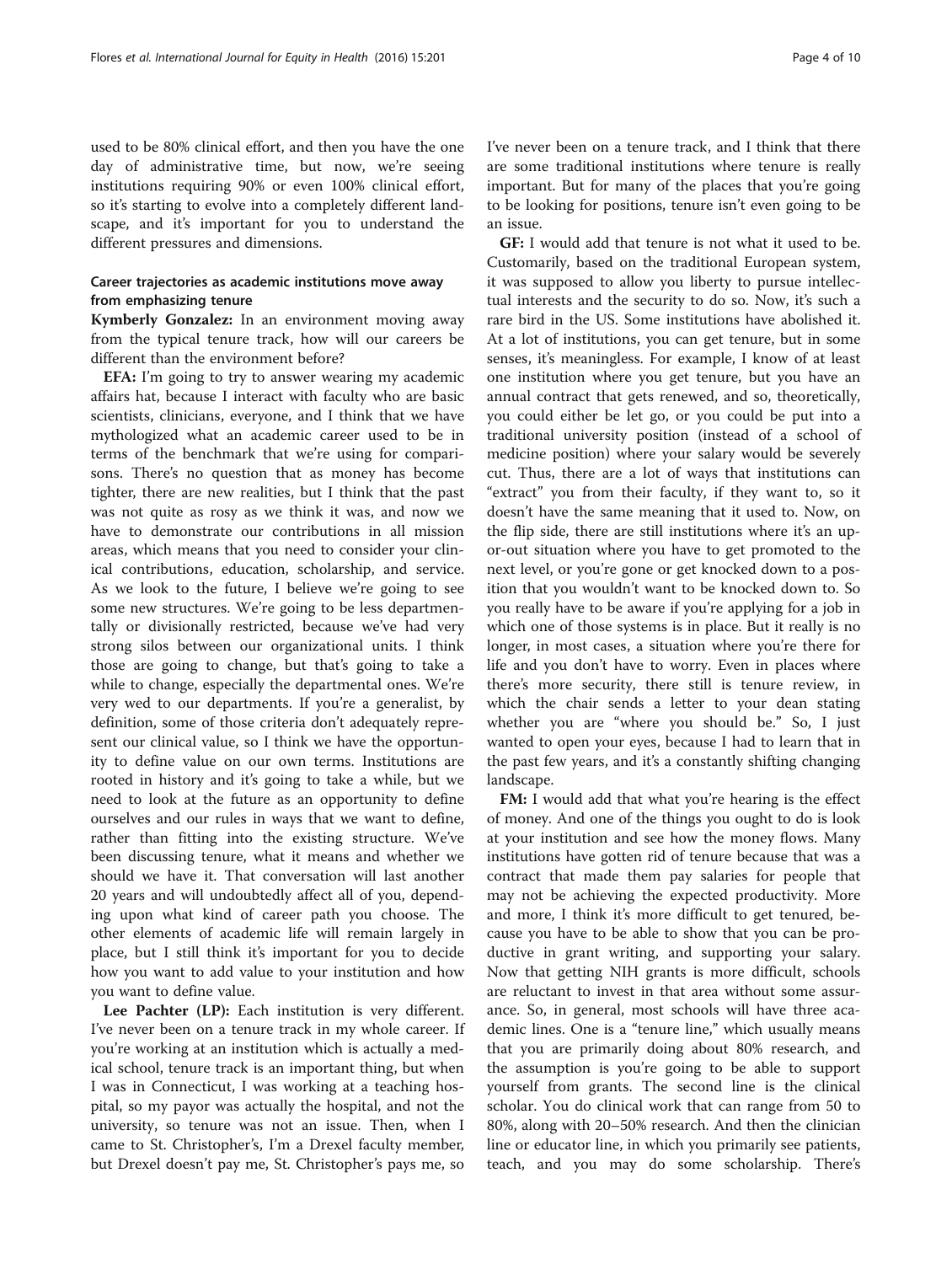variability within these lines among schools, depending on what their traditions are with respect to faculty lines, and how much money they have to support scholarship. This is not to scare you, just to make you aware about faculty lines.

GF: I'll add one thing that didn't occur to me until a little bit later in my career, which is probably more meaningful now if you can get it, and that depends on you, obviously, being highly productive and wellrecognized: an endowed professorship or endowed chair. I imagine a lot of you don't necessarily understand what that is, but it is essentially a donor makes a big contribution, let's say it's a million dollars. You then get the interest from the principal every year. So if it's for a million dollars, at a typical 5% return on the interest, that's \$50,000 a year. There are even bigger endowed professorships and distinguished chairs. So that's, for me, the Holy Grail: when you get one of those, you have this nice money to play with and you can use it for essentially anything that's research related. You can use it for trainees, your own research, or a statistician, so it's really nice, it's something eventually to think about, but at the beginning of your career, you may not even be aware of it, other than thinking it's an honorific.

FM: People often use that for their salaries, too.

GF: That's the other good thing. You could support your salary with an endowment so that you don't have to be in clinic.

## How "non-academic" products fit into career development

Nicole Brown: We were interested in your thoughts about nonacademic products, like op-ed pieces, policy briefs, and white papers, and how they're perceived in a career-development trajectory.

EFA: I review hundreds of CVs every year in my academic affairs role, and I think what matters relates to the theme that Glenn mentioned about endowed chairs. Institutions have a lot of specific rules, and some rules are universal, but you need to ask questions about your institution, the criteria for advancement. At my institution, we have five titles, and each title has slightly different expectations, so you need to know by what measure you will be judged. For some of our titles, pieces like opeds or editorials, especially in professional journals, can be very important, although, usually, you have to be standing on a body of accomplishment to be asked to write an editorial, which is a more of a thought piece. Most institutions want original scholarship, whether it's a case series which demonstrates some new clinical entity, or the more traditional research publication. In our CV structure, we have peer-reviewed publications and then other publications.

GF: I would emphasize that there's what you do which is going to be considered for tenure, and there's what you want to do in your career, and op-eds are a great way to call attention to important policy issues. I've published a few, and some of them have really had some nice impact, and in ways I didn't anticipate. So I would encourage you to think about them. There is one big caveat: you need to be careful about your affiliation when you publish your op-ed. We had some issues at a former institution about people listing their affiliation at a state university, and, essentially, the op-ed potentially coming across as a "state-sanctioned" political viewpoint. That can cause a lot of trouble, and institutions may be very explicit about prohibiting this. There are ways to work around it. You can list yourself simply as "a pediatrician," or if you have a hospital affiliation and your hospital is comfortable with it, you can list the hospital affiliation, but you really have to vet what you can put down, because it is a form of lobbying in some states universities, and can actually invoke some legal issues.

There's a fixed part of the promotion/tenure process where there's a committee, and they're going to have their criteria, and that process may not necessarily change, but the part that you may not know about is, it usually varies from institution to institution, but your division chief is the one who puts you up for promotion, so you need to work with your division chief to put together your package and make the arguments on your behalf. Therefore, if you're saying that you're a policy expert, op-eds and issue briefs would be really important, and maybe something that the promotion/tenure committee, even though they don't normally weigh heavily, may say, "okay, in their realm, this is important." I don't think there's any single correct answer to your qeustion, but as Elena was saying, there are some traditional products that people look at and sometimes will weigh more heavily.

LP: If you take out the whole issue of tenure and promotion, just in terms of the research that you're doing, it depends. These non-academic pieces can be both professional journals or in the lay media, and if you're an advocate and working in the community, having your name in the press is actually really helpful, because it gives you name and credibility in the community. It might open up some doors in the community. In terms of the academic stuff, let's say it's a non-peer-reviewed piece. When you get evaluated, you get evaluated on your research, your education, your clinical, but there's also something called professional leadership. So if you do an editorial or something that may not be peerreviewed, but shows that you're a thought leader, that goes into you being evaluated in terms of your professional leadership.

FM: I would just add that this comes back to the issue of what does it take to get promoted at your school in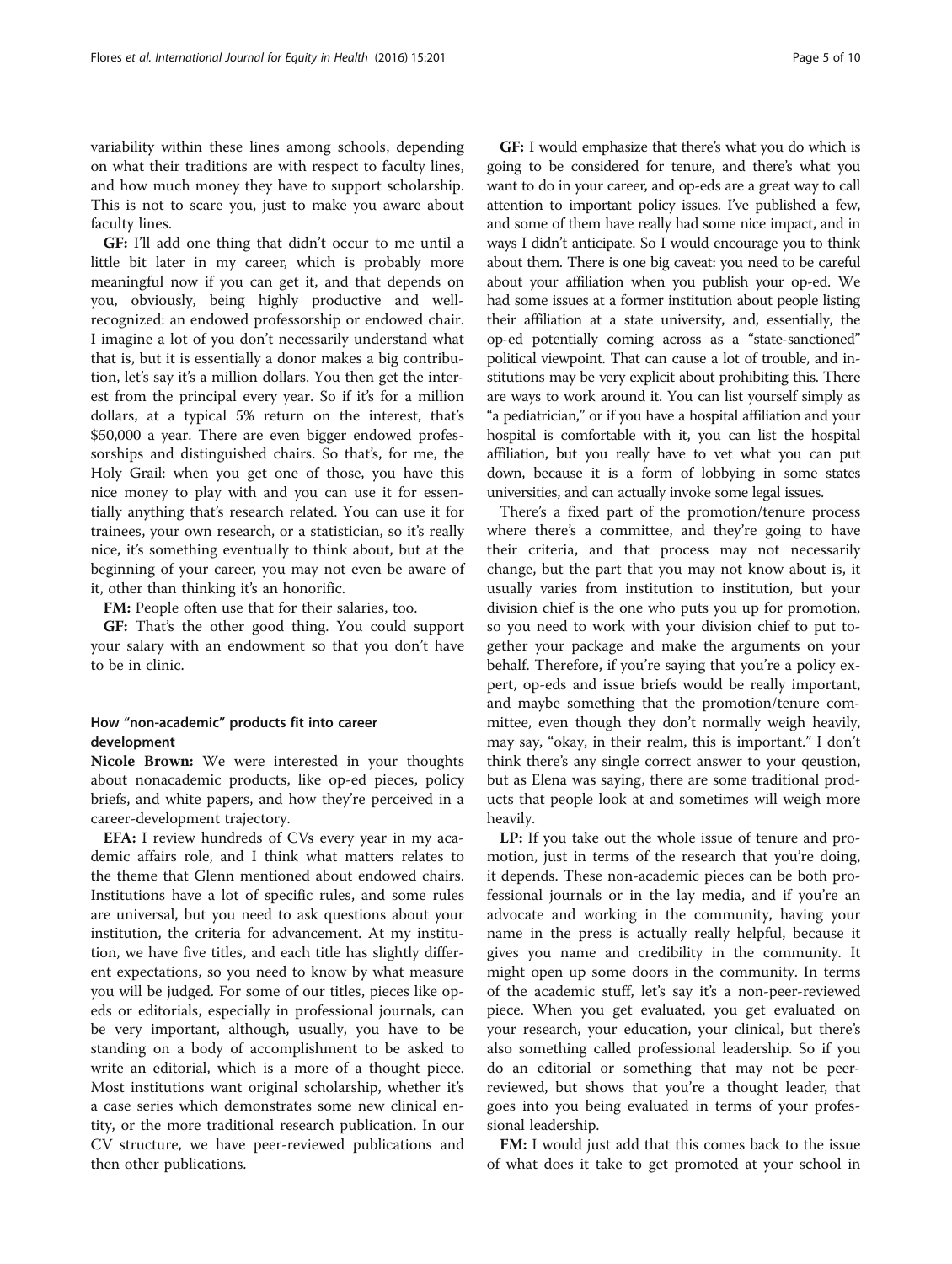your line. So your homework is to figure this out, because it may be that these kinds of things are not useful for your promotion. We want to leave you with the idea that it is important to know, and be conscious about whether an activity is going to help you or not. This is important because a lot of people do activities that don't always help them. So, when you go back to your institution and figure out what exactly it takes for you to get promoted, it should be your informed judgement of where you think an activity has academic value. Finally, there are a lot of things happening in communities right now that you may want to speak about, and that's great, but it may not necessarily be part of your CV.

## Racism and discrimination in academic medicine and how to address them

Christopher Russell: We wanted to hear a little bit about if any of you on the panel had experienced racial or other types of discrimination in your career and how you dealt with it. Do you think that racial and other biases are different in the workplace now, better, or different, and what we can do to change it?

EFA: I've experienced gender discrimination. When I was interviewing for a job, I was pregnant with my second son, and the interviewer, an older man, knew that I was pregnant. He told me something like, "it's very difficult to be a mother and an academic." He didn't say, "I don't know if you can succeed," but that was, of course, right there, and I was rendered speechless, because I had not raised the issue of my pregnancy. I didn't know what to do, because I thought, I'm probably not going to get this job, since he raised the issue, and I didn't tell him, "you have no right to say that." I was very upset, and wrote a follow-up letter that didn't directly address the pregnancy, but stated that I was aware of the expectations, and reiterated my qualifications and interest. I got the job, and we can call that a happy ending. But what if he hadn't said it, but had the thought and had acted on it? Now, with more publicity about the laws and rules and the antidiscrimination clauses, I hope that none of you hears anything like that. We now have all kinds of reporting requirements, and Title IX offices, all of which can trigger investigations, if that kind of thing ever happens. Every institution has to have a mechanism to handle these issues, so, if it happens to you, please report it to the appropriate person. You can report it anonymously, but institutions have an obligation to respond. They are also supposed to educate people about what you can and cannot ask; however, if you raise a personal issue, then it's okay to discuss. For example, if you ask whether there is a childcare center, you've raised the issue of children. I'm not saying you shouldn't, but just understand that, sometimes, these issues can be very tricky.

FM: In my career, there have been episodes. One was with a patient early in my career. There was a patient I had; the mother said, "you know, I don't want to be treated by a Mexican doctor." I said, "fine, let me find you another doctor," and felt that the patient was clearly racist, but, for me, the situation was, why should I carry her burden of being racist? I said to myself, "well that's your problem. I'm concerned about your child and my job is to do the best for your child, so let's get you a doctor that you feel comfortable with." I don't need to deal with people that are racist. I always felt that I can't stop people from being racist, but I can stop how it affects me. I go back to what my core values are, which are treating people fairly and compassionately. For some people, it's kind of hard to do, but I also have the core value of a pediatrician having my primary concern for the child. So if it was a child abuse issue, I would not have been flexible, But, in this scenario, it was a child with asthma, so I was fine with linking her with another physician, but I think it's important for me to have control of the situation. We always try to make our environment less with the "isms," such as racism, but it's hard to do. We're not seeing a lot of change in the last 20–30 years, but I do think that we need to figure out for ourselves, as leaders, how we deal with it, how it affects us, and how we can help trainees to deal with it.

Whatever we do, we can't take people's problems or their racism and put it on our shoulders. We have enough issues in our own personal lives. So you have to find a way to say, "that's their problem, if they start affecting me or my colleagues, then I need to do something about it." Racism and other "isms" are issues that all of us have to be active in addressing and pushing the envelope to make sure it doesn't affect the care of our patients. But as we do this, we also don't want to take on the burden solely by ourselves.

GF: I can relate two experiences. One was personal, in terms of promotion and tenure, and I want to say that, these days, it's more insidious. I don't think it's quite as overt as Dr. Mendoza might have experienced many years ago, but I think it's just as intense in terms of the magnitude. Early on in my career, when I was up for promotion from Assistant to Associate Professor, I thought that I had an excellent track record in what, at that time, was the burgeoning field of disparities. I had published a fair amount in major journals and had several substantial grants and thought that I was worthy of promotion. It was my fifth year as an assistant professor and I didn't get promoted; I didn't feel I was advocated for in the process and that my work wasn't valued. I felt that it was due to some racism, and so I subsequently vigorously advocated for myself, including pointedly mentioning that maybe I didn't get promoted because of the area (disparities) or my "background" (being Latino).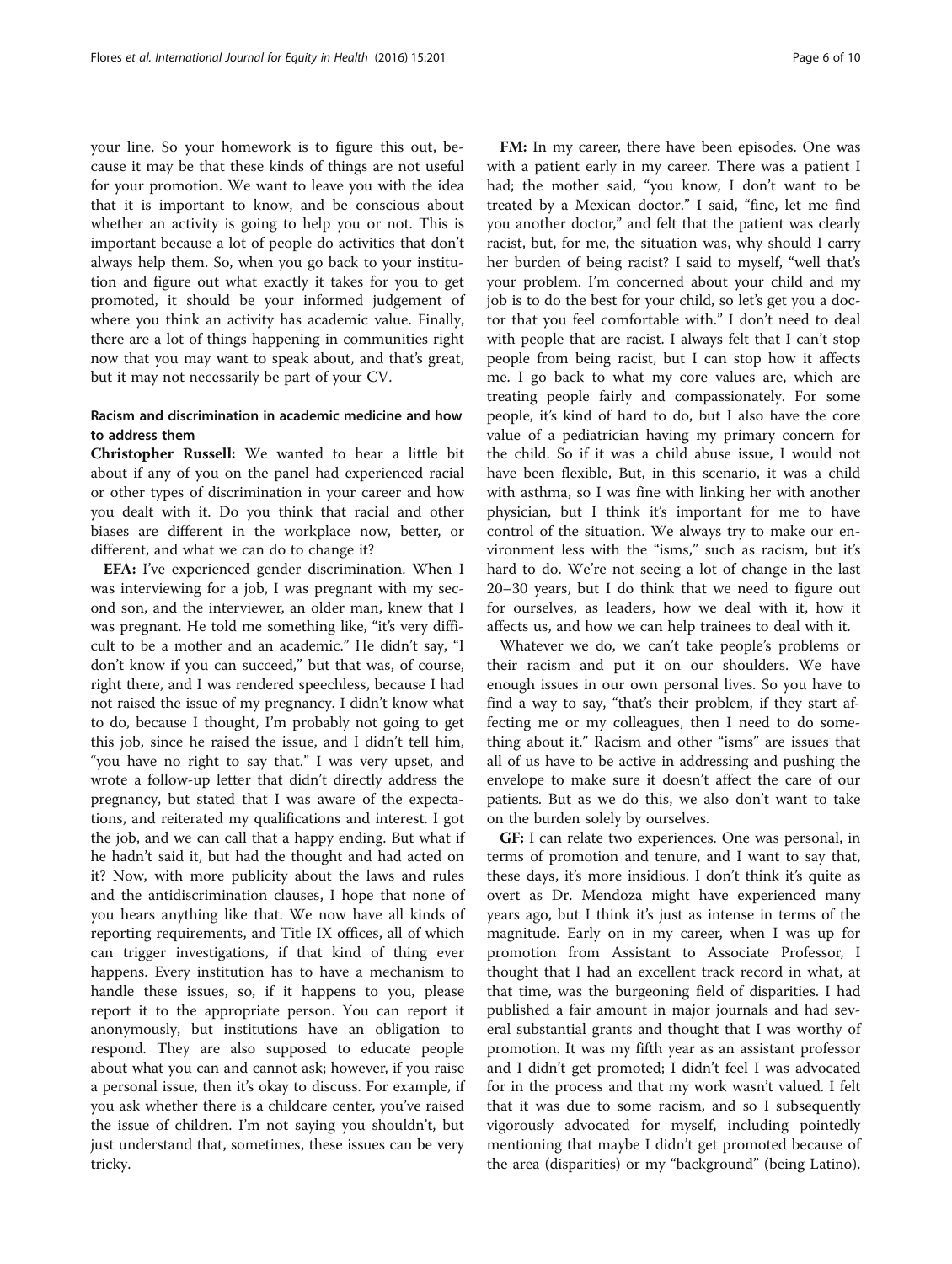And the next year, I did get promoted. So that's how I dealt with it, but I'll never really know for sure what happened, and it concerned me, particularly because I believe I was the first minority investigator faculty member ever up for promotion in the Department.

And then the other issue is that it is systemic, and done in such an insidious way that you may not necessarily think it's racism or bias. For example, I was at another institution where they had a faculty conference with all 200 faculty there, and they said, "we need to enhance our case mix because our profit and our revenues are lacking. So we're now going to limit the percent of Medicaid covered kids that we'll see." And, in particular, they were talking about doing this in clinics that were located in more affluent neighborhoods. I stood up in the middle of this faculty conference and said, "this really bothers me. This is actually sounding like a form of discrimination." I then shared the famous MLK quote: "Of all the forms of inequality, injustice in health care is the most shocking and inhumane." People looked astounded, and I actually got some good feedback later on about it. They backed off of this "initiative," but I felt that it was part of a systemic approach to racism and discrimination against lowincome and minority children. The other thing going on was that a lot of the undocumented kids were being seen in federally qualified health centers, and they had chronic diseases, and they clearly needed specialty care for some of the most severe conditions, such as renal failure. And yet, this major children's' hospital was making it harder, just outright refusing to see patients who either didn't have insurance or were on Medicaid, so that the primarycare physicians and pediatric residents at the federally qualified health center had to essentially be the subspecialists. I raised this a number of times and didn't get all that much traction. But sometimes, it's essential for you to be the voice to alert people to the fact that what they're proposing or doing may ostensibly sound like it's helping in terms of the finances, but it's actually not a good population-health approach and can easily be seen as systemic, systematic racism and bias.

FM: Let me just add one more thing. It's important for you, at your stage, to find somebody that you can talk to about these things, too. The hardest thing is just to have it internally. It may be your colleagues, it may be senior deans, but this is going to happen, and you just need to make sure that you have somebody to talk to. And, at the end of day, the thing that we want to do through this RAPID conference is create resiliency and success, as these are burdens that can really hinder things. And if you can find a way to deal with it internally, but also externally with colleagues and the appropriate administrators, that's a real positive thing. It's a great buffer.

GF: I want to echo what Fernando said, too, because there are studies, putting on my scientist hat, really impressive studies by Jim Collins about maternal lifetime exposure to interpersonal racism, and that it's strongly associated with very low birth weight in infants and preterm delivery, but active coping behaviors weakened this relationship. What Fernando brought up is important. You're going to experience racism and discrimination, and you may already have been victimized by them, so you need to talk to your colleagues and to a trusted mentor so that this doesn't end up taking a toll on you, but rather allows you to be resilient and to do something positive in response.

## Coping with isolation as a minority faculty member

Kimberly Reynolds: As a follow-up question, how do you deal with some of the isolation that's been shown in the literature that minority faculty members feel? There's the pressure to serve and to be the "token," but there's also a lot of, just, "isolation." Have any of you experienced that, and how do you deal with it?

FM: When I became faculty in 1981, I was the only minority faculty, but there were people who were not minority that were very supportive, so you've got your friends, the people who are always there for you, and then as we grew, other people, minority folk, came onto the faculty. You have to look and see, where is your social support? Social support is probably one of the strongest things to fight and buffer stress, and, for me, it was that kind of process, finding people both internal and external to the medical school. I was the only minority in the whole pediatrics department, so I looked throughout the med school and looked outside. This resulted in my main mentor being an anthropologist, a Latino. It's extra work, but the reward is having somebody that you can connect with.

Juan Espinoza: Also as a follow-up, my dad was a career NIH scientist. He was there for 20 years, and he always told me, from the time that I was in high school, do not apply for anything that says "minority" in it, because it may change the way people perceive you. It's something that I've struggled with in my career, having that as the viewpoint. Looking back, what was the role of those kinds of opportunities or programs in your career? How do they reflect on us, is there an insidious underside to some of these things, and how does that balance out long-term?

FM: My career at Stanford has been one of supporting minorities for 33 years. And I've had faculty say, "I don't want to be considered minority faculty." Okay. I don't see you as minority faculty. But here's the thing: as long as we perceive ourselves to be less, we're going to be less. I did an early pipeline program bringing students to Stanford before they started medical school. I said to them, "I want you to be faculty, and you are going to be faculty here. We want you to be a part of our Stanford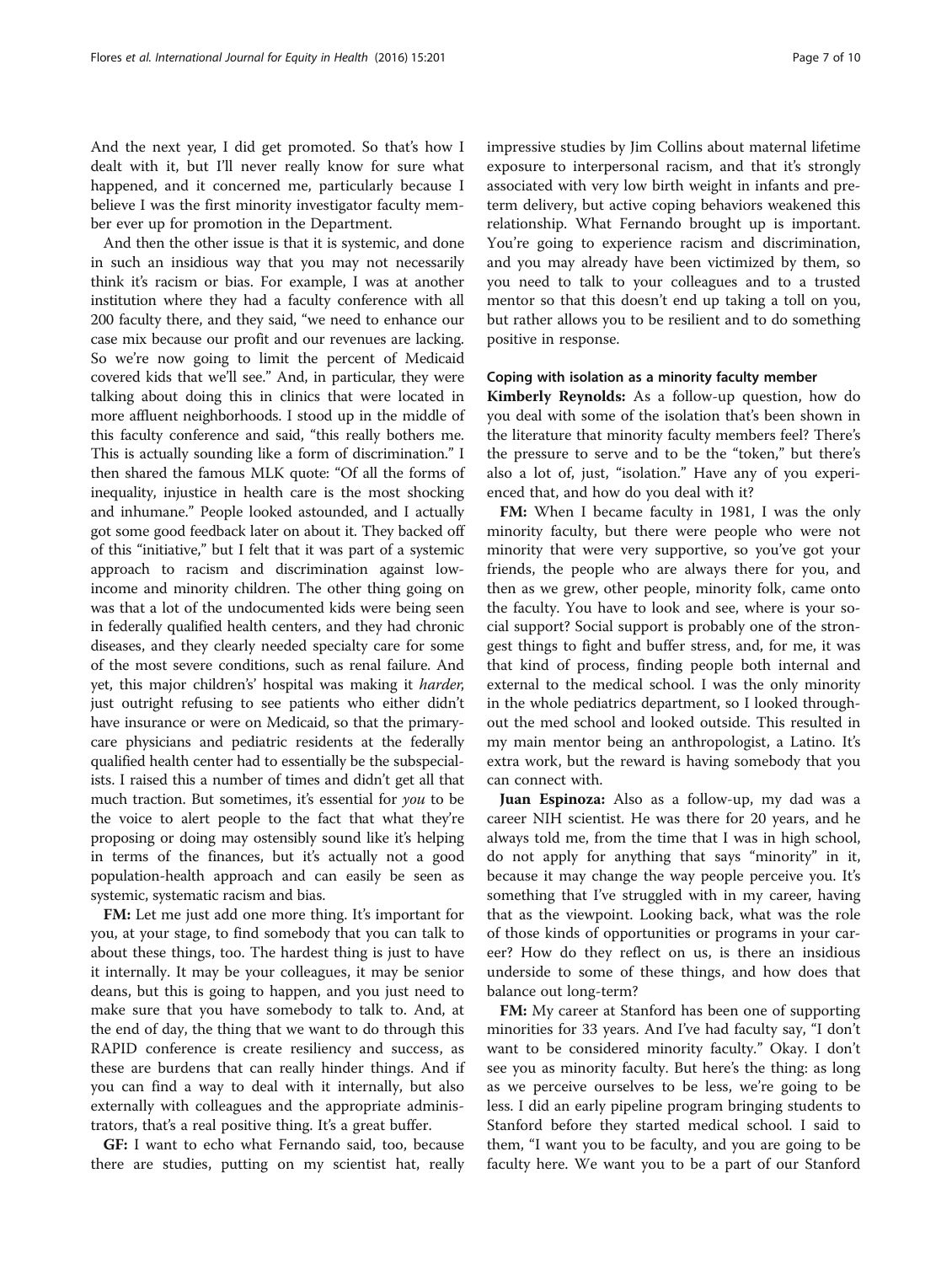family." We have now a number of minority alumni who are faculty at Stanford and other medical schools across the country. This happened partially because we believed that they could become faculty, creating this expectation in their minds. In two years, this country will have half of all the kids being minorities. Are we still going to believe that minorities can't become faculty? In 20 years, half of the US population will be minorities. We need to show that it's not just being successful, it's showing other people, "I'm a minority and I'm successful." And that, at the end of day, is how things change.

You all can be extremely successful, but you still have to be who you are. Moreover, this helps me show students in the pipeline, here's somebody that looks like you, and look what they've done. And I know, it's easier, perhaps, not to be a "minority," and if you don't look a minority then it's easier, right? But I think that that's part of the issue; we need to say who we are and what we come from so that we can make an impression. And it's not just really the impression for the people that don't believe, it's the impression for us, too. You've been impressed by those of us here, right? Hopefully, that makes you think that you can do it, because you can. But at the end of day, it's going to have to be that kind of effort, the country is fighting stereotypes right now, this is what you see now and will see for the next 10 years, 20 years. We had civil rights, now we have something different: we have human rights, the ability to achieve your fullest potential. We have to believe this country is equal throughout. And that, at the end of day, is not going to be something that I do, because I'm at the tail end of my career. It's going to be you guys.

JM: I wanted to add something. In talking about specific RFAs [requests for applications] and NIH grant opportunities for minorities, I would say, seize those opportunities, because the reason they exist is because whatever "normal" opportunities there are haven't been doing a good job of being inclusive and hitting populations and topics that are important for minorities. And if you propose excellent science, and, of course, you get excellent results, no one should look on it askance. You are moving the field forward in a way that couldn't or didn't happen in the past, so seize those opportunities.

LP: White privilege has been going on for so long. Basically, what I see these programs doing is trying to balance out the issues that we've had for generations and generations of white privilege. So I see nothing wrong with it and I would seize the opportunities as well.

GF: I would encourage you to stand up and be counted. There's some risk involved. There are the studies that show that if you submit an application for a job and your name is Shamika instead of Buffie, you're less likely to get a job interview, and, obviously, if you have a Latino-sounding name, I would assume the same principal is in effect. But, one of the most cogent things I've ever heard was from a medical student who was interviewing at a residency program. She said to me, "I've looked at the faces of the residents and I counted how many minorities there were, and there weren't a lot." And we do that: we look at an institution and say, is this institution going to be diversity friendly? The only way to be able to determine that sometimes is to look at statistics. And so, if you're not allowing yourself to be counted because you're afraid of being discriminated against, which is a true and valid fear, in a sense, you're not empowering yourselves by saying, "I'm being counted, I've established a beachhead here, I'm here for you," hopefully, in the way that we're being here for you today, because you'll be that island in the sea of otherwise whiteness that allows people to say, "I have a resource, I have a mentor, I have an advocate, or I have a sponsor." So, there is risk involved, but I think you will benefit yourself and you'll benefit a lot of people who come after you by having the courage to say, "yes, I am a minority and I'm proud of it!"

## How best to mentor the next generation of academic physicians

Kenya Parks: What can we do to better in the next generation of physicians as we mentor? How can we advance in a better way, because, given the statistics on individuals entering medical schools, in some ways, we've gone backwards. So as we usher in this new generation of physicians, what are our roles, what would you suggest that we do in our capacities to advance the cause?

FM: I think you have to tell people that they belong in medicine. We're told in many ways that we don't belong. You have to reinforce the idea that they do belong, that they bring with them the capacity to succeed. They bring with them the talent the healthcare system needs, and they bring with them the kinds of things that will then eventually make this country better. It's that easy. In California, half of all the kids are Latino. If they're not graduating from high school, they're not going to college. In that scenario, what is the economic future for California? The Urban Institute has estimated that every child that lives in poverty costs the country \$38,000. As a result of the number of children in poverty, we lose a half a trillion dollars per year. Think about what that says about our society. There are countries around the world poorer than ours that do better with their kids. So, to me, it makes economic sense to get the most out of everybody we have in the country. Moreover, we've got to help each other achieve this goal. When somebody stands up to act on this issue, you can't just keep sitting down. You've got to stand up with them.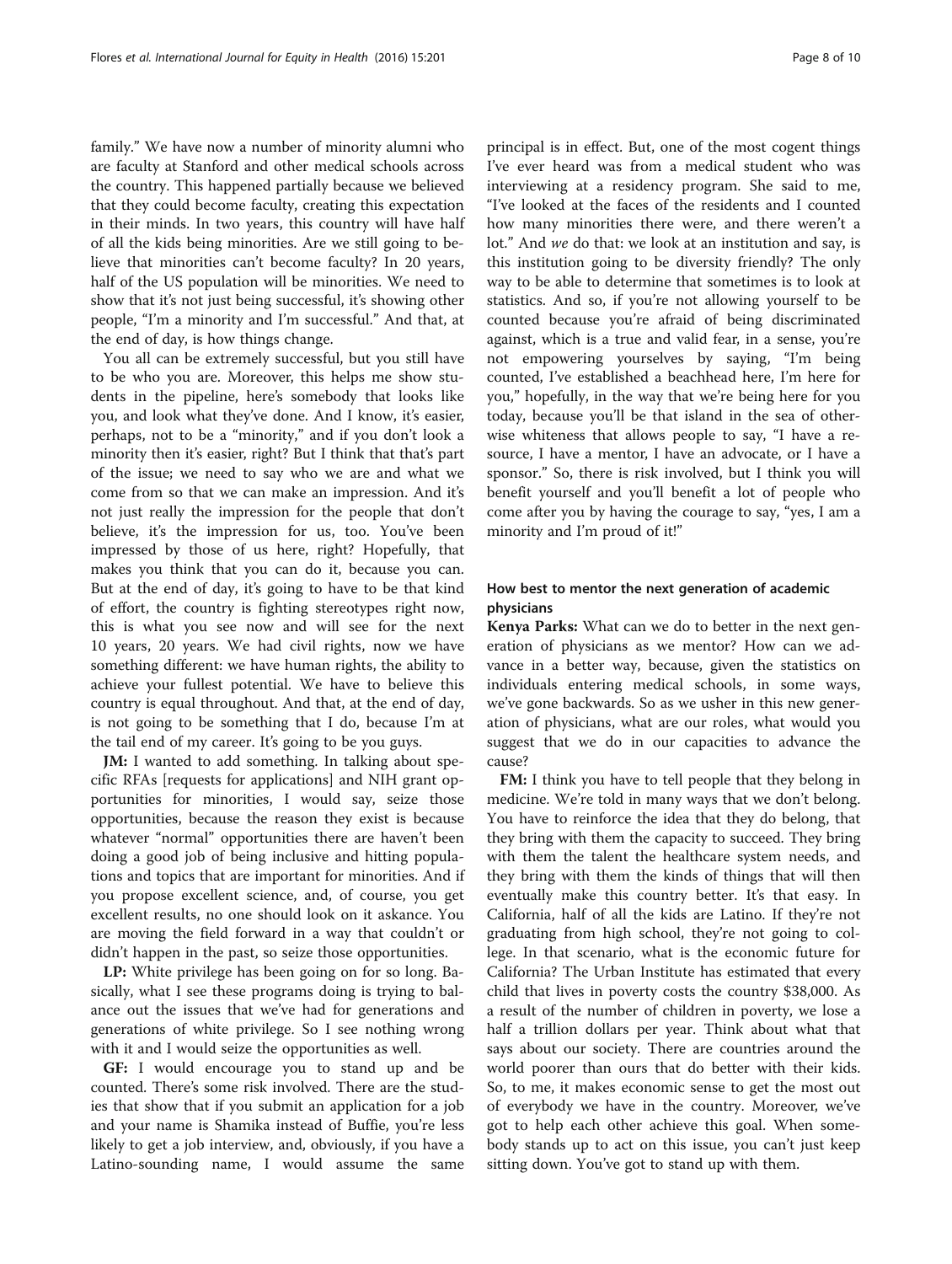EFA: I would add that these things also impact who we hire as faculty members, who we hire as staff, who we bring on for residents and medical students, but none of us talking about the big picture in terms of the people we care for, and all of that is also important. If you are asked to serve on a search committee, you could react by saying that you don't have time, but I would encourage you to consider it an opportunity. When you participate on a search committee, you have a voice in the selection of a leader or a colleague. That's how we start changing institutions. Some of it is big picture, and you can have a significant impact if you're a leader. Regardless of our title or our role, we have opportunities every day to think about and to advance these issues, but it will involve work, it will involve time, so it's not going to happen just by sitting back and thinking that it's important. It's going to require that you invest in it, but I think that all of those ways ultimately can lead to institutional change.

## Conclusions

In conclusion, racial/ethnic minority young investigators in academic pediatrics attending the annual RAPID conference identified six hot topics on the most useful faculty and career-development issues for ensuring academic success and optimal career development for young clinician-investigators in academic medicine from diverse backgrounds. These six topics included: negotiating for protected research time, career trajectories as academic institutions move away from an emphasis on tenure-track positions, how "non-academic" products fit into career development, racism and discrimination in academic medicine and how to address them, coping with isolation as a minority faculty member, and how best to mentor the next generation of academic physicians.

Senior RAPID conference leadership provided responses to young minority investigators' questions about these topics. Advice to young minority investigators on negotiating for protected research time includes identifying in advance what is specifically needed for success, understanding the priorities of the division chief, emphasizing rationale and return on investment, and demonstrating positive research outcomes with research effort provided to date. Key counsel on career trajectories as academic institutions move away from an emphasis on tenure-track positions includes demonstrating faculty contributions in all academic mission areas (clinical, education, scholarship, and service), understanding the changing nature of tenure, and comprehending how money flows at your institution. Guidance on how "non-academic" products fit into career development includes understanding the specific institutional criteria for advancement, appreciating the distinction between fulfilling institutional expectations

and personal career goals, and the importance of op-eds in advancing advocacy.

Regarding racism and discrimination in academic medicine and how to address them, senior conference leadership recounted specific experiences with racism and gender discrimination, and advised reporting such incidents to the appropriate institutional leaders and offices, making sure to protect yourself emotionally when you are subjected to racism or discrimination, vigorously confronting racism and discrimination when they are encountered, and discussing and working through these issues with mentors and peers. On the subject of coping with isolation as a minority faculty member, senior conference leadership recommend identifying social support both within and across departments and schools at your institution, and being proud of one's identity as a minority (rather than hiding it) in order to be a role model and resource. Concerning how best to mentor the next generation of academic physicians, senior conference leadership advise reinforcing for minority faculty a sense of belonging and the capacity to succeed, and taking on leadership opportunities that have the potential to advance the causes of diversity and institutional change for the better for minority faculty.

#### Abbreviations

APA: Academic Pediatric Association; NIDDK: National Institute of Diabetes and Digestive and Kidney Diseases; NIH: National Institutes of Health; PAS: Pediatric Academic Societies; R01: NIH research project grant; RAPID: Research in Academic Pediatrics Initiative on Diversity; RFAs: Requests for applications; RVUs: Relative value units; URM: Underrepresented minority group

#### Acknowledgements

We thank Darlene Washington for her valuable assistance in organizing the 2015 RAPID Fall Conference and audiotaping the session, and Lucy Mittag for preparing the initial transcript.

#### Funding

Supported in part by Award Number R25DK096944 (Glenn Flores, Principal Investigator) from NIDDK for the APA RAPID. The funder had no involvement in study design; in the collection, analysis, or interpretation of data; in the writing of the report; or in the decision to submit the article for publication. The content is solely the responsibility of the authors, and does not necessarily represent the official views of NIDDK, APA, or NIH.

#### Availability of data and materials

All data generated and analyzed for this report are included in this published article.

#### Authors' contributions

All authors jointly conceived, drafted, edited, and finalized this manuscript. All authors have read and approved the final manuscript.

#### Competing interests

The authors declare that they have no competing interests.

#### Consent for publication

Not applicable.

## Ethics approval and consent to participate

Not applicable.